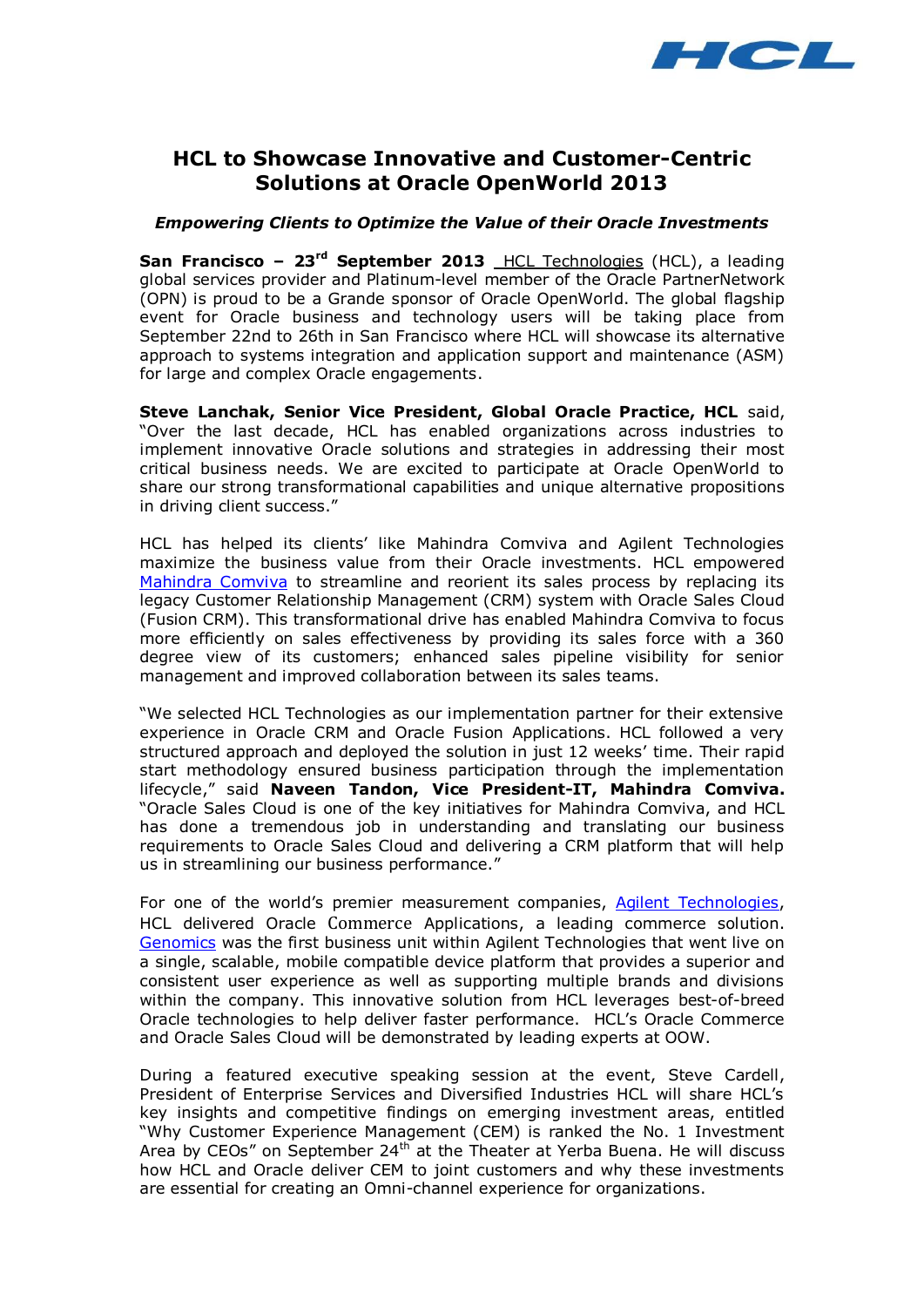

HCL will demonstrate its innovative Oracle solutions and capabilities at booth #1909 Moscone South. Additionally, HCL are proud sponsors of HCM @ OpenWorld, a tailored event for HR leaders hosted at The Palace Hotel. While showcasing its innovative Oracle HCM transformation capabilities, HCL will present a session on "Flexibility and Fusion: How to Drive Value with Innovative HCM Solutions" at the Scene and Be Heard Theater.

For further information, please visit:

<http://microsite.hcltech.com/oow2013/index.html>

#### **About HCL Technologies**

HCL Technologies is a leading global IT services company working with clients in the areas that impact and redefine the core of their businesses. Since its emergence on global landscape after its IPO in 1999, HCL has focused on "transformational outsourcing", underlined by innovation and value creation, offering an integrated portfolio of services including software-led IT solutions, remote infrastructure management, engineering and R&D services and Business services. HCL leverages its extensive global offshore infrastructure and network of offices in 31 countries to provide holistic, multi-service delivery in key industry verticals including Financial Services, Manufacturing, Consumer Services, Public Services and Healthcare & Life sciences. HCL takes pride in its philosophy of "Employees First, Customers Second" which empowers its 85,505 transformers to create real value for the customers. HCL Technologies, along with its subsidiaries, had consolidated revenues of US\$ 4.6 billion (25,734 crore), as on 30<sup>th</sup> June 2013 (on LTM basis). For more information, please visit [www.hcltech.com](http://www.hcltech.com/)

## **Forward-looking Statements**

Certain statements in this release are forward-looking statements, which involve a number of risks, uncertainties, assumptions and other factors that could cause actual results to differ materially from those in such forward-looking statements. All statements, other than statements of historical fact are statements that could be deemed forward looking statements, including but not limited to the statements containing the words 'planned', 'expects', 'believes', 'strategy', 'opportunity', 'anticipates', 'hopes' or other similar words. The risks and uncertainties relating to these statements include, but are not limited to, risks and uncertainties regarding impact of pending regulatory proceedings, fluctuations in earnings, our ability to manage growth, intense competition in IT services, Business Process Outsourcing and consulting services including those factors which may affect our cost advantage, wage increases in India, customer acceptances of our services, products and fee structures, our ability to attract and retain highly skilled professionals, our ability to integrate acquired assets in a cost effective and timely manner, time and cost overruns on fixed-price, fixed-time frame contracts, client concentration, restrictions on immigration, our ability to manage our international operations, reduced demand for technology in our key focus areas, disruptions in telecommunication networks, our ability to successfully complete and integrate potential acquisitions, the success of our brand development efforts, liability for damages on our service contracts, the success of the companies / entities in which we have made strategic investments, withdrawal of governmental fiscal incentives, political instability, legal restrictions on raising capital or acquiring companies outside India, and unauthorized use of our intellectual property, other risks, uncertainties and general economic conditions affecting our industry. There can be no assurance that the forward looking statements made herein will prove to be accurate, and issuance of such forward looking statements should not be regarded as a representation by the Company, or any other person, that the objective and plans of the Company will be achieved. All forward looking statements made herein are based on information presently available to the management of the Company and the Company does not undertake to update any forward-looking statement that may be made from time to time by or on behalf of the Company.

### **About Oracle PartnerNetwork**

Oracle PartnerNetwork (OPN) Specialized is the latest version of Oracle's partner program that provides partners with tools to better develop, sell and implement Oracle solutions. OPN Specialized offers resources to train and support specialized knowledge of Oracle products and solutions and has evolved to recognize Oracle's growing product portfolio, partner base and business opportunity. Key to the latest enhancements to OPN is the ability for partners to differentiate through Specializations. Specializations are achieved through competency development, business results, expertise and proven success. To find out more visit [http://www.oracle.com/partners.](http://www.oracle.com/partners)

### **Trademarks**

Oracle and Java are registered trademarks of Oracle and/or its affiliates.